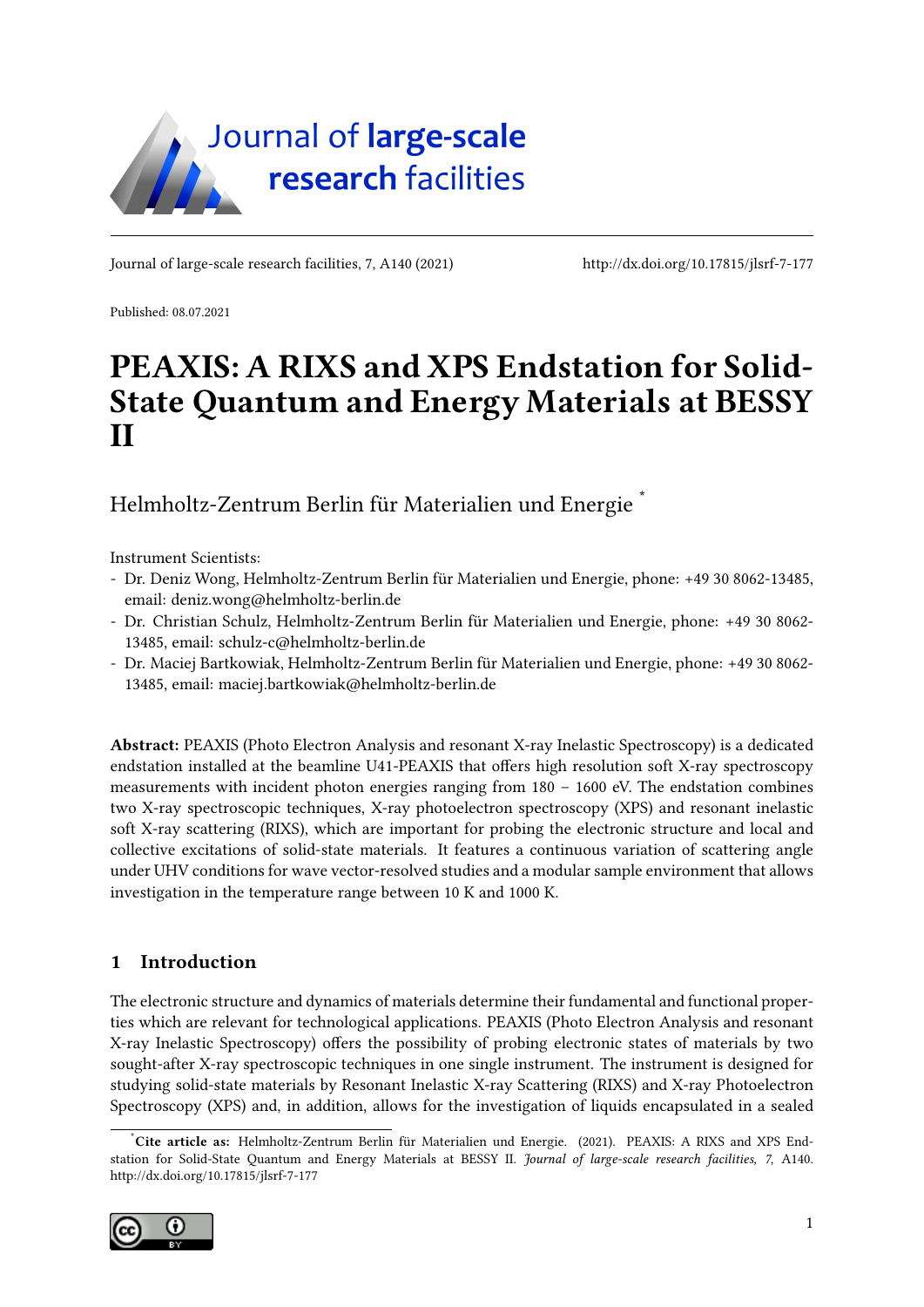cell. The fixed endstation is installed at the beamline U41-PEAXIS of BESSY II providing monochromatic, linearly polarized light. The endstation allows for measurements with high energy resolution in combination with a continuous rotation of its 5 m long arm about the sample position. Scattering angles from 33°-139° are thus covered within the horizontal photon scattering plane which enables wavevector-resolved measurements of solid-state samples over a wide wavevector range and, with PEAXIS' sample manipulators, covering a temperature range from 10 - 1000 K. For sensitive samples, a continuous sample scanning mode is available in order to take measurements with minimal exposure time per surface area while keeping the scattering conditions constant. The instrument is also capable of performing angle-resolved XPS measurements thus allowing to probe the electronic structure of material from surface to bulk. In-house developed software (Centralized Hardware-Overseeing Server, CHaOS and Augmented Data Loading Evaluation Reduction, ADLER) is available to remotely control the experiment and perform a first-level analysis of the raw data. This allows users to have real-time feedback on the acquired data that is critical for remote-access experiments.

## 2 Instrument applications

Typical applications:

- Magnetic, d-d and charge transfer excitations in model quantum materials and functional energy materials
- Dispersive excitations in quantum materials (e.g. plasmons and excitons)
- Electron-phonon coupling in solid-state materials
- Reaction mechanisms in battery materials

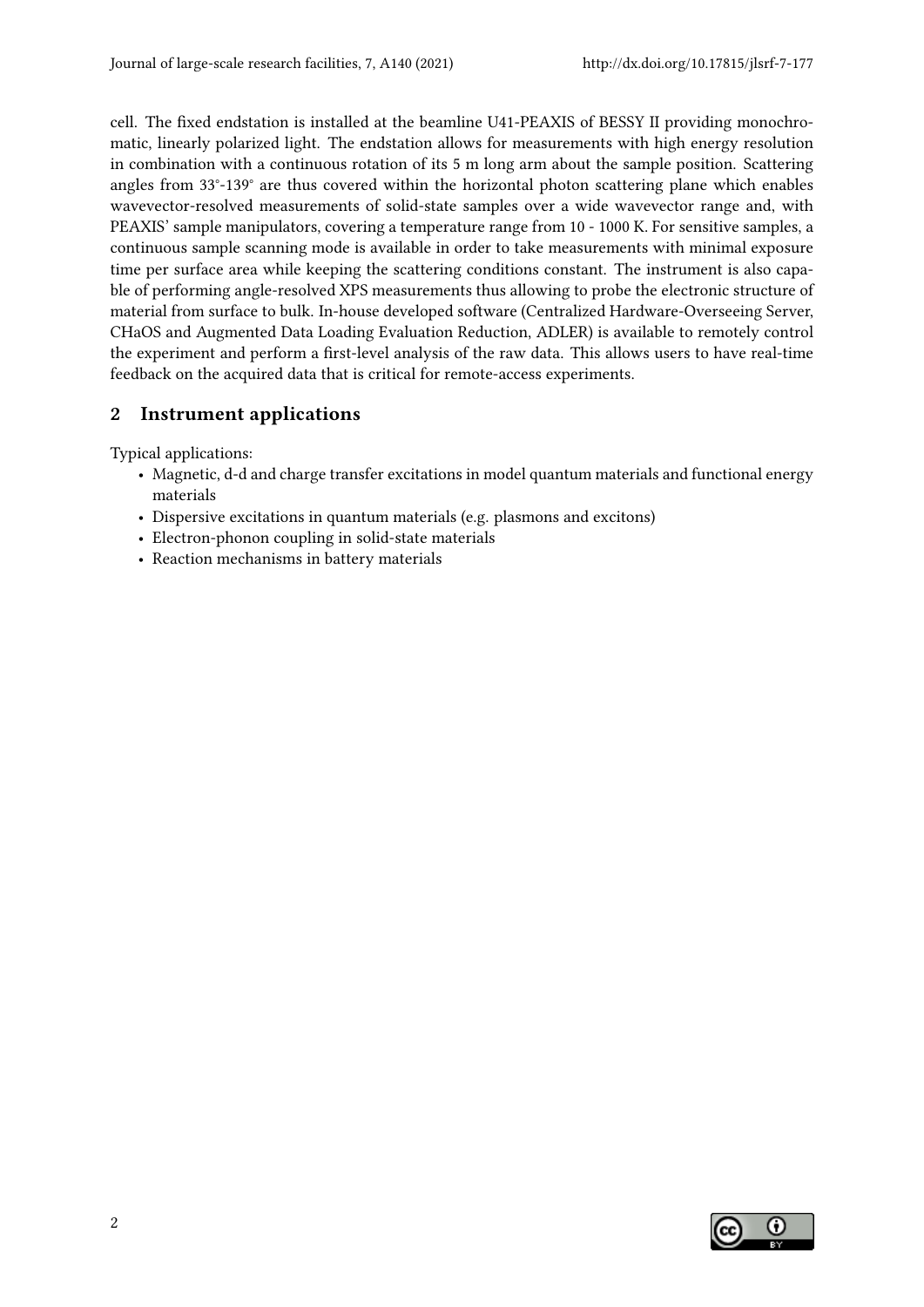## 3 Technical data

| Source                   | Undulator U41                                                                 | Horizontal polarization                       |
|--------------------------|-------------------------------------------------------------------------------|-----------------------------------------------|
| Monochromator            | 800 l/mm PGM                                                                  |                                               |
| <b>Energy range</b>      | 180 - 1600 eV (XPS),                                                          |                                               |
|                          | 200 - 1200 eV (RIXS)                                                          |                                               |
| Energy resolution/       | 311 meV - 24 meV / 3850 - 8250                                                | High-flux (Cff = $2.25$ , slit = $20 \mu m$ ) |
| <b>Resolving power</b>   | 231 meV - 21 meV / 5200 - 9750                                                | Standard (Cff = 3, slit = $10 \mu m$ )        |
|                          | 200 meV - 15 meV / 6000 - 13600                                               | High-resolution (Cff = 5, slit = $5 \mu m$ )  |
| Flux at sample           | $1.4 \times 10^{11} - 4 \times 10^{12}$ s <sup>-1</sup>                       | High-flux mode (@N2 resonance E)              |
|                          | $(5.7 \times 10^{12} (s^{-1} \times 0.1\% \text{ BW} \times 100 \text{ mA}))$ |                                               |
| Focus at sample          | 12.4 x 3.8 $\mu$ m <sup>2</sup> (hor. x vert.)                                |                                               |
| Sample size              | $\sim$ 10 x 10 mm <sup>2</sup> , thickness $\sim$ 1.5 mm                      |                                               |
| Sample                   | 10 - 330 K (closed cycle refrigerator)                                        | Low-T manipulator (solid samples)             |
| environment              | 77 - 1000 K (with special holder)                                             | High-T manipulator (solid samples)            |
|                          | 77 - 370 K                                                                    | Fluid cell (liquid samples)                   |
| <b>Pressure</b>          | $10^{-8} - 10^{-9}$ mbar                                                      | Regular operation                             |
| Sample movement          | Static, 0.05 mm/s, 0.1 mm/s, 0.2 mm/s                                         |                                               |
| speed                    |                                                                               |                                               |
| Number of samples        | 6                                                                             | At load-lock                                  |
| Sample treatment         | Ar sputtering, annealing, cleaving                                            | At load-lock                                  |
| Optics                   | 2 VLS gratings                                                                | 200 - 600 eV and 400 - 1200 eV                |
| <b>Detectors</b>         | Andor IKON-L CCD 2048 x 2048 pixels with                                      | <b>RIXS</b>                                   |
|                          | pixel size of 13.5 x 13.5 $\mu$ m <sup>2</sup>                                |                                               |
|                          | SPECS Phoibos 150 EP                                                          | <b>XPS</b>                                    |
|                          | Photodiode or sample current                                                  | XAS                                           |
| <b>Beam availability</b> | 12 h/day in units of 1 week                                                   |                                               |

Table 1: Technical data of beamline U41-PEAXIS and PEAXIS endstation